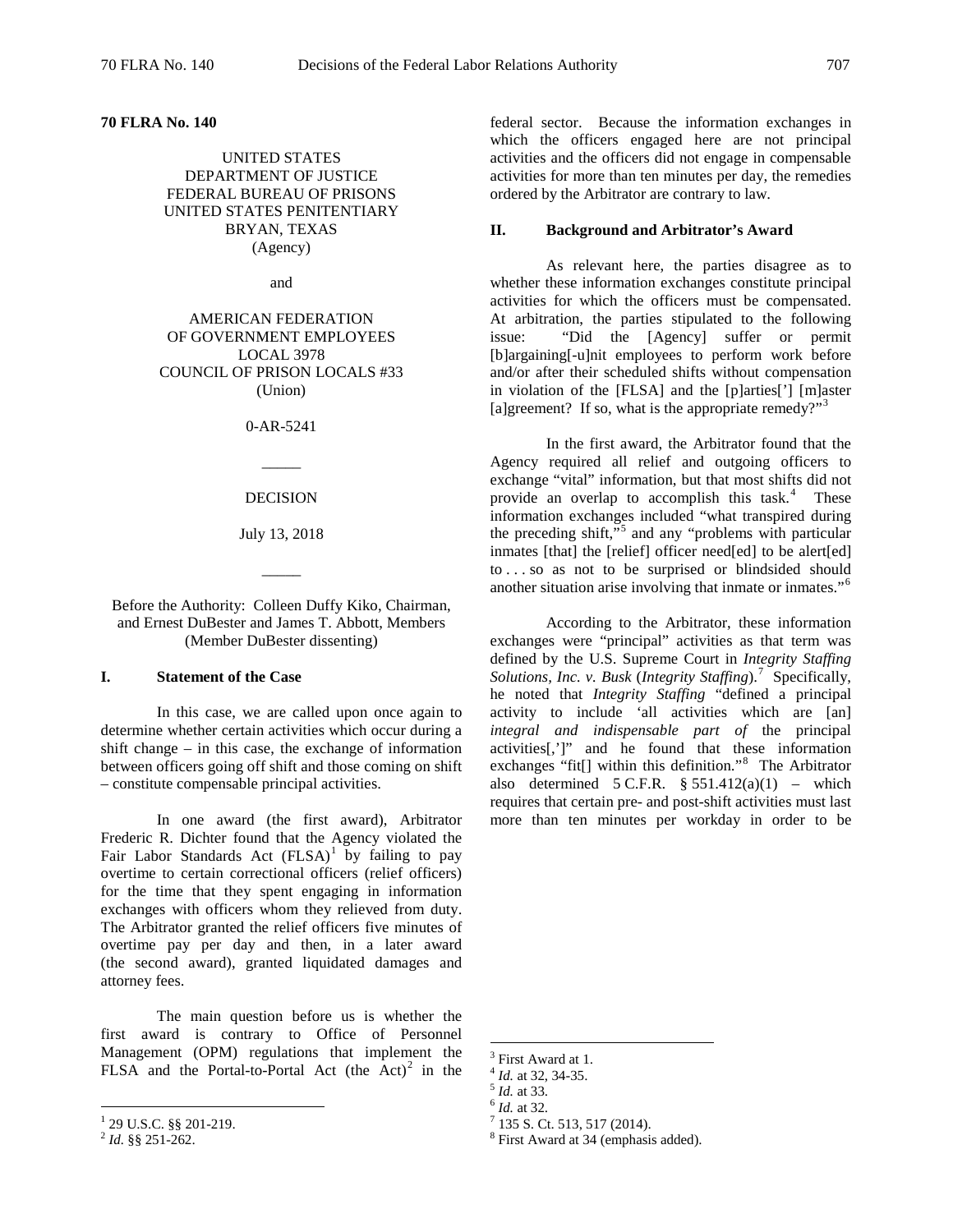compensable (the ten-minute rule) $9 9 -$  did not apply, and he awarded certain relief officers five minutes of overtime pay per shift.

In the second award, the Arbitrator granted liquidated damages and attorney fees.

The Agency filed separate exceptions to the first and second awards, $^{10}$  $^{10}$  $^{10}$  and the Union filed separate oppositions to the Agency's exceptions.<sup>[11](#page-1-2)</sup>

We disagree with the Arbitrator.

## **III. Analysis and Conclusions**

The Agency argues that the first award is contrary to the FLSA, as amended by the Act.<sup>[12](#page-1-3)</sup> Specifically, the Agency claims that: (1) the Arbitrator failed to "justify his finding that the exchange of information is a 'principal activity' or one that the officers were employed to perform"; $^{13}$  $^{13}$  $^{13}$  and (2) the Arbitrator's statement that the information exchange was "integral" means that the task was not a principal activity but a "preliminary activity."<sup>[14](#page-1-5)</sup>

If an agency reasonably determines that a *preparatory . . . activity* is closely related to an employee's principal activities, and is indispensable to the performance of the principal activities, *and that the total time spent in that activity is more than [ten] minutes per workday*, the agency shall credit all of the time spent in that activity, including the [ten] minutes, as hours of work.

Under the FLSA, the Act, and implementing regulations, employees are entitled to compensation for time that they spend engaged in "principal activities,"<sup>[15](#page-1-6)</sup> which are the activities that they are "employed to perform."[16](#page-1-7) The question of whether an activity is a "principal activity" is a legal question that the Authority reviews de novo.<sup>[17](#page-1-8)</sup>

It is well established that pre-shift "preparatory" activities are activities, in contrast to principal activities, that are "closely related . . . and indispensable to the performance of the principal activities."<sup>[18](#page-1-9)</sup> In the private sector, courts have held that activities that are integral and indispensable to principal activities are *themselves* principal activities.<sup>19</sup> But OPM regulations that implement the FLSA and the Act in the federal sector clearly distinguish principal activities from preparatory activities.<sup>[20](#page-1-10)</sup> In this regard, the regulations state, in pertinent part, that "a preparatory activity that an employee performs prior to the commencement of his or her principal activities . . . [is] not [a] principal activit[y]."<sup>21</sup> Thus, in the federal sector, a pre-shift activity that is "closely related" and "indispensable" to a principal activity is a preparatory activity – *not* a principal activity.<sup>22</sup> And, as such, preparatory activities are only compensable if the federal employee performs them for *more than ten minutes* per workday.<sup>[23](#page-1-3)</sup>

In this case, the Arbitrator erroneously concluded that the information exchanges are "principal" activities.[24](#page-1-4) As discussed above, the Supreme Court's holding in *Integrity Staffing* that "integral and indispensable" activities are themselves "principal" activities<sup>[25](#page-1-5)</sup> does not apply in the federal sector. Consequently, the Arbitrator's application

<span id="page-1-0"></span><sup>&</sup>lt;sup>9</sup> Title 5, § 551.412(a)(1) of the Code of Federal Regulations provides, in pertinent part:

<sup>(</sup>Emphasis added).

<span id="page-1-8"></span><span id="page-1-7"></span><span id="page-1-6"></span><span id="page-1-1"></span> $10$  In its opposition to the Agency's exceptions to the first award, the Union argues that those Agency exceptions should be dismissed because they are interlocutory – specifically, because, in the first award, the Arbitrator had not yet addressed whether the Agency was liable for liquidated damages. *See* Opp'n to First Award at 3.Because the second award resolved that issue, the Union's argument that the Agency's initial exceptions should be dismissed as interlocutory is moot. *See U.S. DOJ, U.S. Marshals Serv., Justice Prisoner & Alien Transp. Sys.*, 67 FLRA 19, 22 (2012) (*DOJ*); *cf*. *U.S. Dep't of the Army, Army Info. Sys. Command, Savanna Army Depot*, 38 FLRA 1464, 1468 (1991) (finding that, because a deficiency in the initial award was later cured when the arbitrator issued a supplemental award, the union's exceptions to the initial award were moot).

<span id="page-1-10"></span><span id="page-1-9"></span><span id="page-1-2"></span><sup>11</sup> We consolidate the two cases for decision. *See, e.g., U.S. DHS, U.S. Citizenship & Immigration Servs.*, 68 FLRA 772, 772 (2015) (citing *DOJ*, 67 FLRA at 19 n.1) (consolidating cases where they involved same parties and arose from same arbitration proceeding) .<br><sup>12</sup> Exceptions Br. to First Award at 5-13.<br><sup>13</sup> *Id.* at 8.<br><sup>14</sup> *Id.* at 12.

<span id="page-1-12"></span><span id="page-1-11"></span><span id="page-1-3"></span>

<span id="page-1-5"></span><span id="page-1-4"></span>

 <sup>15</sup> *U.S. DOJ, Fed. BOP, U.S. Penitentiary Atwater, Cal.*,

<sup>&</sup>lt;sup>16</sup> U.S. DOJ, Fed. BOP, Fed. Med. Ctr., Lexington, Ky., 68 FLRA 932, 937 (2015) (*Lexington*) (quoting 5 C.F.R.

U.S. DOJ, Fed. BOP, Fed. Prisons Camp, Bryan, Tex., 67 FLRA 236, 238 (2014).

<sup>18</sup> *Atwater*, 68 FLRA at 858 (quoting 5 C.F.R. §  $550.112(b)(1)(i)$ . We note that, in determining whether an activity is "preparatory," the Authority has assessed whether the activity is "an integral and indispensable" part of the employee's principal activities.*U.S. DOJ, Fed. BOP, Fed. Corr. Inst., Bastrop, Tex.*, 69 FLRA 176, 179 (2016) (citation omitted).

<sup>19</sup> *Integrity Staffing*, 135 S. Ct. at 517; *IBP, Inc. v. Alvarez*, 546 U.S. 21, 33 (2005).<br><sup>20</sup> Atwater, 68 FLRA at 858 (citing 5 C.F.R. § 550.112(b)).

<sup>&</sup>lt;sup>21</sup> 5 C.F.R. § 550.112(b); *see Atwater*, 68 FLRA at 858.<br><sup>22</sup> Atwater, 68 FLRA at 858.<br><sup>23</sup> Id. at 859; *see also Lexington*, 68 FLRA at 939-40.<br><sup>24</sup> First Award at 33.<br><sup>25</sup> Id. at 34 (quoting *Integrity Staffing*, 135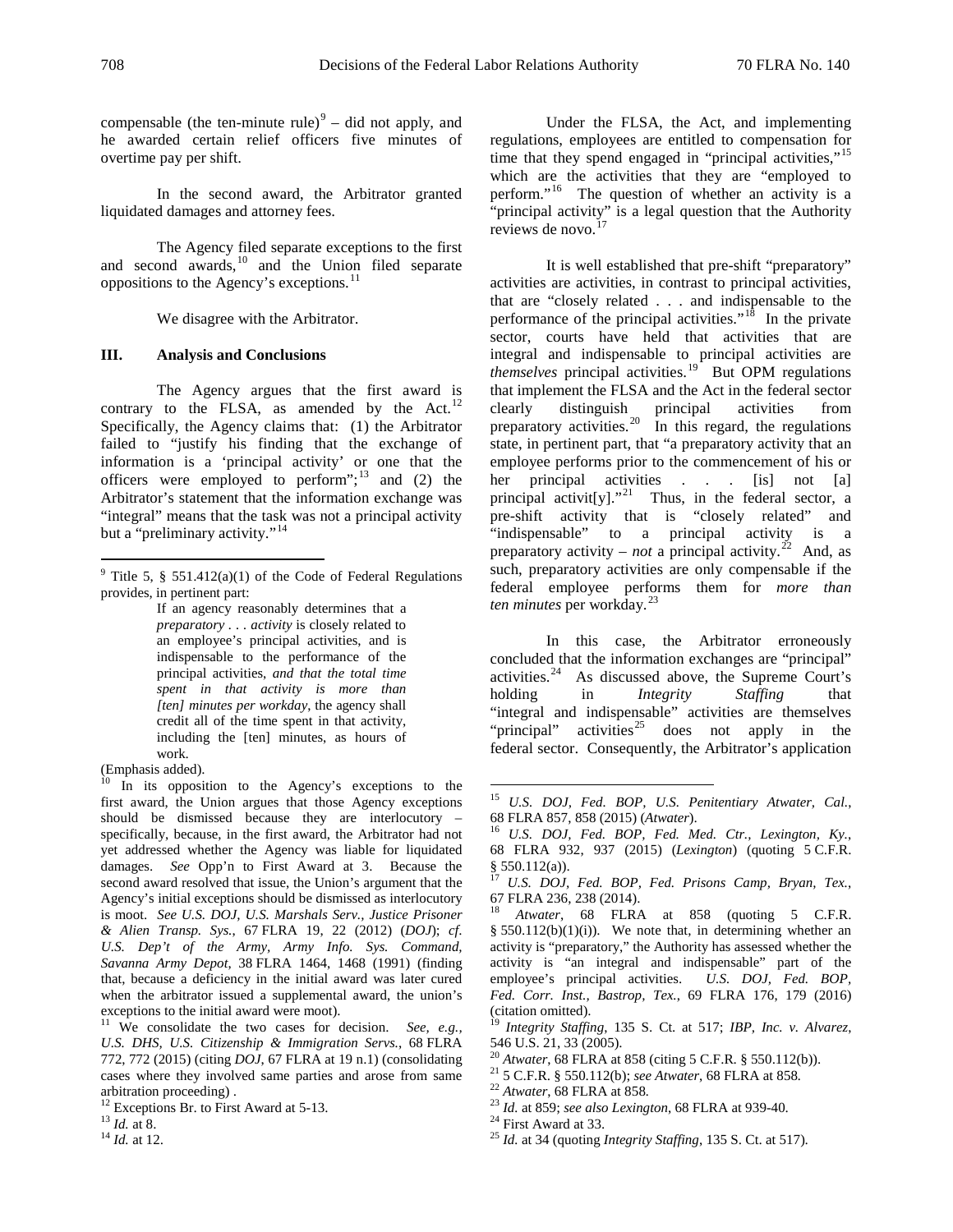of that aspect of *Integrity Staffing* – and his resultant legal conclusion that the information exchanges are "principal" activities – are contrary to  $law.<sup>26</sup>$ 

As such, the information exchanges were not principal activities. Even if they were preparatory activities, they fail to meet the ten-minute rule in 5 C.F.R. § 551.412 which requires the officers to participate in the exchanges for more than ten minutes per day in order to receive compensation under the FLSA. Accordingly, the first award is contrary to § 551.412, and we set it aside. As a result, there was no lawful basis for the Arbitrator to award liquidated damages or attorney fees in the second award, and we set aside that award as well.

# **IV. Decision**

We set aside the first and second awards.

### **Member DuBester, dissenting:**

Contrary to the majority, I would find that the relief officers' information exchange is principal activity. The majority misinterprets the Arbitrator's findings, ignores Authority precedent, and errs in its view of Supreme Court precedent. Accordingly, I dissent.

The Arbitrator finds, correctly, that information exchanges are compensable *principal* activities. This conclusion is consistent with basic Fair Labor Standards Act (FLSA) requirements and Authority precedent.

The FLSA recognizes that compensable principal activities are those that employees are employed to perform. Although the FLSA does not define "principal activity,"<sup>[1](#page-2-1)</sup> the Department of Labor (DOL), the agency charged with the FLSA's administration, promulgated an implementing regulation giving precisely this meaning to "principal" activities. Under this regulation, principal activities are those activities which employees are "employed to perform."[2](#page-2-2)

Further, citing the FLSA's legislative history, the DOL's regulation provides that what constitutes principal activities is "to be construed liberally . . . to include any work of consequence performed for an employer, no matter when the work is performed."<sup>[3](#page-2-3)</sup> This regulatory definition of a "principal activity"[4](#page-2-4) contrasts with the definition of a "preliminary activity," also discussed by the Arbitrator.<sup>[5](#page-2-5)</sup> A "preliminary activity" is a pre-shift "activity that is not closely related to the performance of . . . principal activities."[6](#page-2-6)

The merits award accords with these regulations, and is supported by the Arbitrator's factual findings and Authority precedent. After reviewing the record, the Arbitrator concludes that the information exchange is "a principal activity, not a preliminary one," because it is necessary to the officers' duty to ensure the safety and security of the facility. $7$ 

In reaching this conclusion, the Arbitrator relies on analogous Authority precedent in the *Coleman* case.<sup>[8](#page-2-8)</sup>

<span id="page-2-8"></span><span id="page-2-7"></span><span id="page-2-6"></span><span id="page-2-5"></span><span id="page-2-4"></span><span id="page-2-3"></span><span id="page-2-2"></span><span id="page-2-1"></span><span id="page-2-0"></span><sup>&</sup>lt;sup>26</sup> Moreover, private-sector court decisions addressing what types of activities employees are "employed to perform" further support a conclusion that the information exchanges here were not principal activities. *See, e.g.*, *Bonds v. GMS Mine Repair & Maint., Inc.*, No. 2:13–cv–1217, 2015 WL 5602607, at \*10 (W.D. Pa. Sept. 23, 2015) (employer "did not employ [employees] to attend [pre-shift safety] meetings or otherwise conduct any pre-shift activities, but to perform underground labor related to its contracted mining operations – constructing (ventilation) walls, building track, masonry, spraying walls, gopher drilling, longwall set up/recovery, etc. – as well as the above-ground activities (such as readying parts and resupplying) which were actually necessary to conduct and complete that work"); *cf. Integrity Staffing*, 135 S. Ct. at 518 (employer "did not employ its workers to undergo security screenings, but to retrieve products from warehouse shelves and package those products for shipment to Amazon customers"); *Dinkel v. MedStar Health Inc.*, 99 F. Supp. 3d 37, 40 (D.D.C. 2015) (hospital employees were not employed to "launder or otherwise maintain their work clothing, but to perform various patient care activities and to perform support and administrative functions in the hospital").

<sup>1</sup> *See* 29 U.S.C. § 254(a). <sup>2</sup> 29 C.F.R. § 790.8(a); *see also* 29 U.S.C. § 254(a)(1) (suggesting this meaning); *accord U.S. DOJ, Fed. BOP, U.S. Penitentiary Coleman II*, *Fla.*, 68 FLRA 52, 55 (2014) (Member Pizzella concurring and dissenting in part) (*Coleman*). <sup>3</sup> 29 C.F.R. § 790.8(a).

 $4$  5 C.F.R. § 550.112(a).

<sup>&</sup>lt;sup>5</sup> Merits Award at 33-34.<br>
<sup>6</sup> 5 C.F.R. § 550.112(b)(2).<br>
<sup>7</sup> Merits Award at 33-34.<br>
<sup>8</sup> *Coleman*, 68 FLRA at 55-56.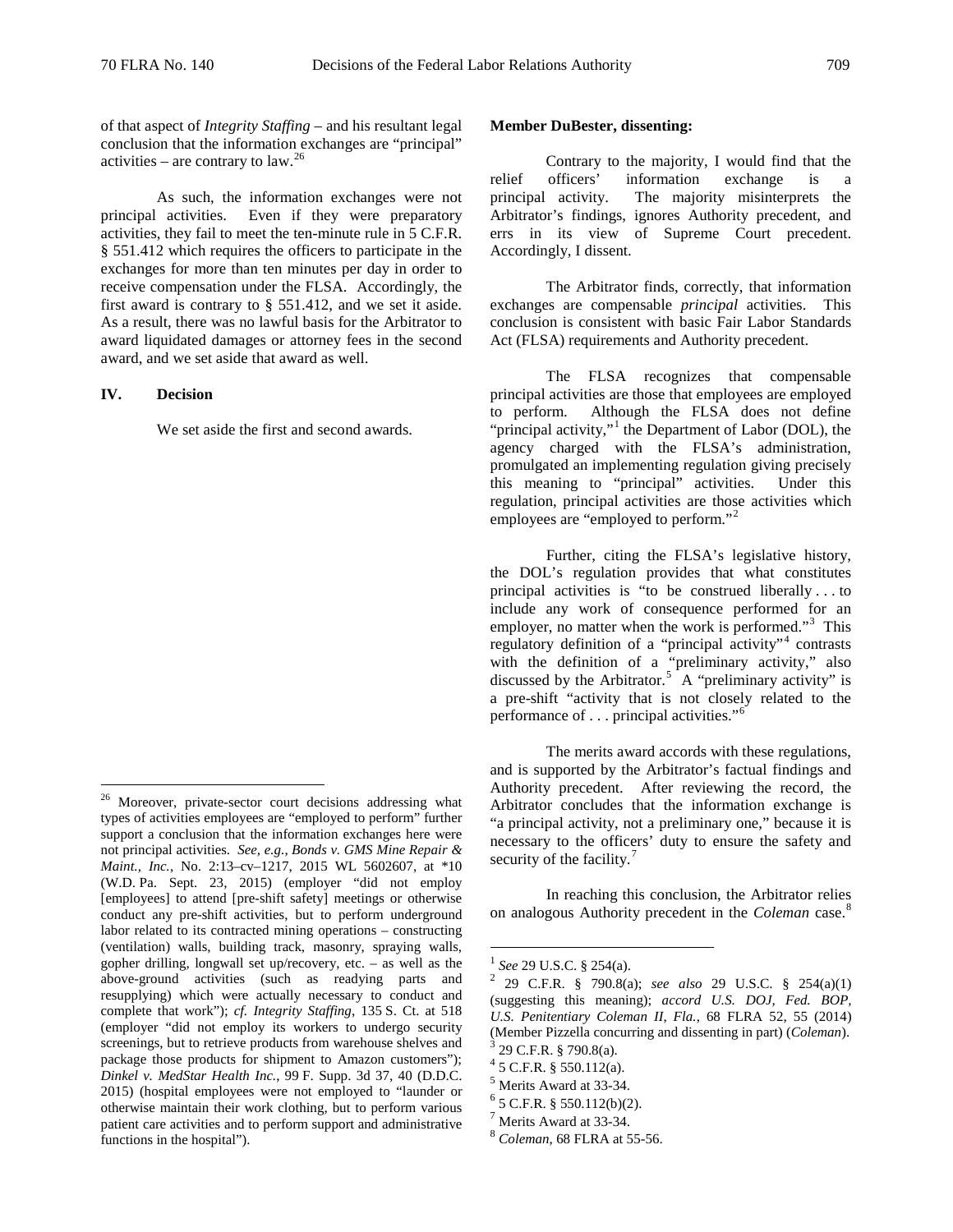In *Coleman*, the Authority upheld an arbitrator's finding that correctional officers engaged in principal activities after entering a secure gate. The Authority relied on the arbitrator's unchallenged factual findings that the officers are employed to ensure "the protection and safety of the institution," and that after officers pass through the secure gate, they begin engaging in their principal activity because they "are in the immediate presence of inmates and have been called upon to . . . restrain those inmates."<sup>[9](#page-3-0)</sup> Based on these findings, the Authority agreed with the arbitrator's conclusion that the officers' responsibility to maintain order within the secure area was a principal activity.[10](#page-3-1)

Analogizing this case to *Coleman*, the Arbitrator finds, consistent with the FLSA's requirements, that the information exchange is "precisely the task for which [the officers] were hired": to "ensure the safety and security of the facility."<sup>11</sup> According to the Arbitrator, the information exchange includes "vital information that the [relief] officer needs in order to safely perform his duties of safety and security throughout the course of his scheduled shift."<sup>12</sup>

Regarding the information-exchange's "vital" nature, the Arbitrator determines that "[k]nowing flashpoints that might erupt during a shift is integral to [the facility's security], $n^{13}$  $n^{13}$  $n^{13}$  and that "[w]ithout performing this task, the safety and security of the prison, its inmates[,] and other employees could on any given day be compromised." $14$  Moreover, the Arbitrator finds that this task occurrs at the beginning of each shift,<sup>[15](#page-3-6)</sup> and undisputed testimony makes clear that the officers exchange information while at their assigned posts.[16](#page-3-7)

The majority's decision ignores the FLSA's requirements, Authority precedent, and the Arbitrator's factual findings. Moreover, misinterpreting the awards,

the majority's decision is based entirely on the premise that the Arbitrator finds the information exchanges "preparatory activities."<sup>17</sup> But this is not what the But this is not what the Arbitrator found. Instead, finding that officers are employed to ensure the safety and security of the prison, the Arbitrator further finds, explicitly and as discussed above, that information exchanges are *principal* activities, not preliminary or preparatory activities, because the exchanges are "*precisely* the task for which [the officers] were hired."<sup>[18](#page-3-9)</sup> "Without performing this task," the Arbitrator concludes, "the safety and security of the prison, its inmates[,] and other employees could on any given day be compromised."<sup>[19](#page-3-10)</sup> Consequently, because the premise for the majority's decision is faulty, the majority's main rationale, based on that premise, lacks a legal foundation.

In addition, the majority's assertion that the Arbitrator's merits award is inconsistent with the Office of Personnel Management (OPM) regulations, which concern "overtime work," is also faulty. $^{20}$  $^{20}$  $^{20}$  OPM's overtime regulations, like DOL's regulations, define "principal activities" as "the activities that an employee is employed to perform."<sup>[21](#page-3-12)</sup> The Arbitrator's finding that the information exchange is "precisely the task for which [the officers] were hired"<sup>[22](#page-3-13)</sup> satisfies that requirement.

I also do not agree with the majority that the Authority should ignore Supreme Court precedent.<sup>[23](#page-3-14)</sup> The majority asserts that the Supreme Court's decision in<br>*Integrity Staffing*,<sup>24</sup> interpreting the FLSA's *Integrity* interpreting the FLSA's requirements, does not apply when the Authority is interpreting the FLSA's requirements. The majority prefers to rely on what it views as conflicting OPM overtime regulations. I disagree. Where there is a conflict, Supreme Court precedent prevails.

And in any event, it is not necessary to read *Integrity Staffing* and OPM regulations as inconsistent. *Integrity Staffing* makes a distinction between "principal activities" and "preliminary" or "postliminary" activities.<sup>25</sup> OPM's regulations make a different OPM's regulations make a different distinction, between "principal activities" and "preparatory" or "concluding" activities.<sup>[26](#page-3-17)</sup> And OPM's regulations are not inconsistent with *Integrity Staffing*'s holding, central to the Arbitrator's conclusions in this

<sup>20</sup> Majority at 4 (citing 5 C.F.R. § 550.112(b)).<br>
<sup>21</sup> 5 C.F.R. § 550.112(a).<br>
<sup>22</sup> Merits Award at 33.<br>
<sup>22</sup> 3 *See* Majority at 3-4.<br>
<sup>24</sup> 135 S. Ct. 513, 513 (2014).<br>
<sup>25</sup> *Id.* at 517.<br>
<sup>26</sup> 5 C.F.R. § 550.112(a) &

<span id="page-3-1"></span><span id="page-3-0"></span> $\int_{10}^{9}$ *Id.* at 56.

<span id="page-3-2"></span><sup>&</sup>lt;sup>11</sup> *Compare* Merits Award at 33 ("[g]uards are employed to ensure the safety and security of the facility") *with Coleman*, 68 FLRA at 53 ("employee's primary duty [is] . . . the protection and safety of the institution").

<span id="page-3-9"></span><span id="page-3-8"></span><span id="page-3-3"></span><sup>&</sup>lt;sup>12</sup> Merits Award at 32. The Arbitrator finds that information exchanges are "vital" to officers because the exchanges provide the officers with information about "what transpired during the preceding shift," *Id.* at 33, and warn officers of any "problems with particular inmates [that] the [relief] officer needs to be alert[ed] to . . . so as not to be surprised or

<span id="page-3-14"></span><span id="page-3-5"></span>

<span id="page-3-17"></span><span id="page-3-16"></span><span id="page-3-15"></span><span id="page-3-7"></span><span id="page-3-6"></span>

<span id="page-3-13"></span><span id="page-3-12"></span><span id="page-3-11"></span><span id="page-3-10"></span><span id="page-3-4"></span>blindsided." *Id.* at 32.<br><sup>13</sup> *Id.* at 33.<br><sup>14</sup> *Id.* at 34.<br><sup>15</sup> *Id.* at 33.<br><sup>16</sup> Exceptions to Merits Award, Attach. C, Hr'g Tr. at 373, 633-34.

<sup>&</sup>lt;sup>17</sup> Majority at 4.<br><sup>18</sup> Merits Award at 33 (emphasis added).<br><sup>19</sup> *Id.* at 34.